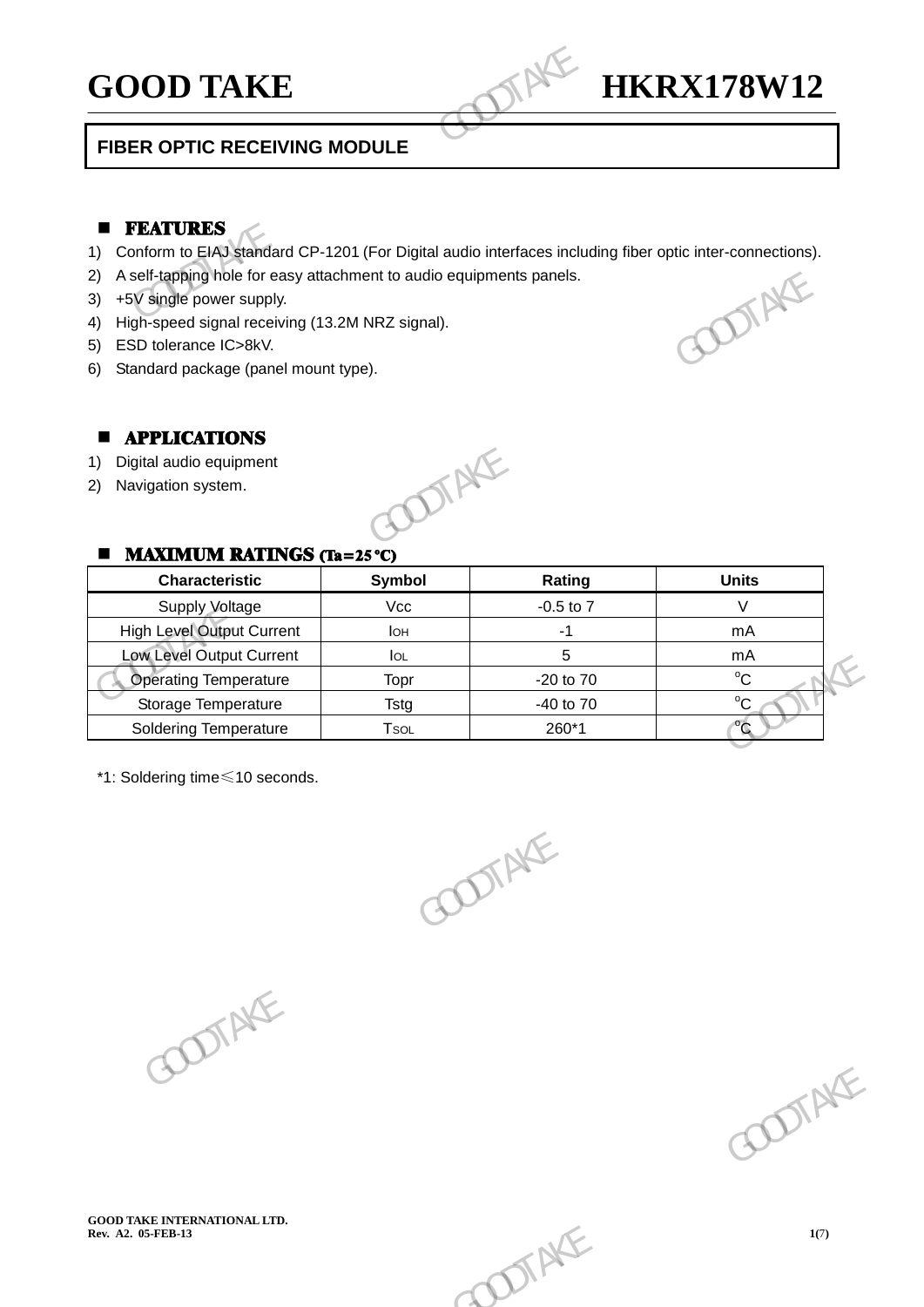# **GOOD TAKE HKRX178W12**

## **E** RECOMMENDED OPERATING CONDITIONS AND ELECTRICAL CHARACTERISTICS (Ta= $25^{\circ}$ C, Vcc=5V)

| <b>GOOD TAKE</b>                                                                                                                                                                                                                                                                                                                                                                                                                                                             |                           |                                                                          |              |            | <b>HKRX178W12</b> |              |
|------------------------------------------------------------------------------------------------------------------------------------------------------------------------------------------------------------------------------------------------------------------------------------------------------------------------------------------------------------------------------------------------------------------------------------------------------------------------------|---------------------------|--------------------------------------------------------------------------|--------------|------------|-------------------|--------------|
| RECOMMENDED OPERATING CONDITIONS AND ELECTRICAL<br><b>CHARACTERISTICS (Ta=25 °C, Vcc=5V)</b>                                                                                                                                                                                                                                                                                                                                                                                 |                           |                                                                          |              |            |                   |              |
| <b>Characteristic</b>                                                                                                                                                                                                                                                                                                                                                                                                                                                        | Symbol                    | <b>Condition</b>                                                         | Min          | <b>Typ</b> | <b>Max</b>        | <b>Units</b> |
| <b>Operating Voltage</b>                                                                                                                                                                                                                                                                                                                                                                                                                                                     | Vcc                       |                                                                          | 2.4          | 4.0        | 5.5               | $\vee$       |
| Date Rate                                                                                                                                                                                                                                                                                                                                                                                                                                                                    | T.                        | NRZ Code *1                                                              | 0.1          |            | 13.2              | Mb/s         |
| Peak Detective Wavelength                                                                                                                                                                                                                                                                                                                                                                                                                                                    | $\lambda$ p               |                                                                          |              | 660        |                   | ⊿m           |
| <b>Transmission Distance</b>                                                                                                                                                                                                                                                                                                                                                                                                                                                 |                           | Using APF *2<br>Using HKTX179A                                           | 0.2          |            |                   | m            |
| Pulse Width Distortion *3                                                                                                                                                                                                                                                                                                                                                                                                                                                    | $\triangle$ tw            | Pulse width =160ns<br>Pulse cycle =320ns,<br>$CL=10pF$<br>Using HKTX179A | $-25$        |            | 25                | ns           |
| Maximum Receivable Power                                                                                                                                                                                                                                                                                                                                                                                                                                                     | <b>PMAX</b>               | 6Mb/s, Using APF:*2                                                      | $-11$        |            | $\sim$            | dBm          |
| Minimum Receivable Power                                                                                                                                                                                                                                                                                                                                                                                                                                                     | PMIN                      | 6Mb/s, Using APF:*2                                                      |              | ÷,         | $-23$             | dBm          |
| <b>Current Consumption</b>                                                                                                                                                                                                                                                                                                                                                                                                                                                   | Icc                       | $\sqrt{C}C = +5V$                                                        |              | 10         | 20                | mA           |
| High Level Output Voltage                                                                                                                                                                                                                                                                                                                                                                                                                                                    | <b>VOH</b>                |                                                                          | 2.1          | 2.5        |                   | V            |
| Low Level Output Voltage                                                                                                                                                                                                                                                                                                                                                                                                                                                     | VoL                       |                                                                          |              | 0.2        | 0.4               | $\vee$       |
| *1: When non-modulated signal (optical all high or all low level signal) is inputted, output signal is not stable.<br>When modulated optical high level signal is received, output signal is high.<br>When modulated optical low level signal is received, output signal is low.<br>The duty factor must be maintained between 25 to 75%.<br>*2: APF: All Plastic Fiber (970/1000 µm). Length 1 meter.<br>*3: Between input of transmitting module and output of HKRX178W12. |                           |                                                                          |              |            |                   |              |
| <b>MECHANICAL CHARACTERISTICS (Ta=25 °C)</b>                                                                                                                                                                                                                                                                                                                                                                                                                                 |                           |                                                                          |              |            |                   |              |
| Ohavaatautatta                                                                                                                                                                                                                                                                                                                                                                                                                                                               | $0 \cdot \text{rank} = 1$ | $O = 4$                                                                  | <b>BRILL</b> | т.         |                   |              |

#### $\blacksquare$  MECHANICAL CHARACTERISTICS (Ta=25 °C)

| <b>MECHANICAL CHARACTERISTICS (Ta=25 °C)</b><br><b>Characteristic</b> | <b>Symbol</b> | <b>Condition</b>                   | Min | <b>Typ</b> | <b>Max</b> | <b>Units</b> |
|-----------------------------------------------------------------------|---------------|------------------------------------|-----|------------|------------|--------------|
| <b>Insertion Force</b>                                                |               | $*_{1}$                            |     |            | 40         | N            |
| <b>Withdrawal Force</b>                                               |               | $*_{1}$                            | 6   |            | 40         | N            |
| Torque for Self-Tap                                                   |               | Using self-tapping<br>screw (M3*8) | 60  |            | 100        | N-cm         |
| *1: Using standard optical fiber cable. (970/1000 \m)<br>TAKE         |               |                                    |     |            |            |              |

DE (970/1000 GOODTAKE)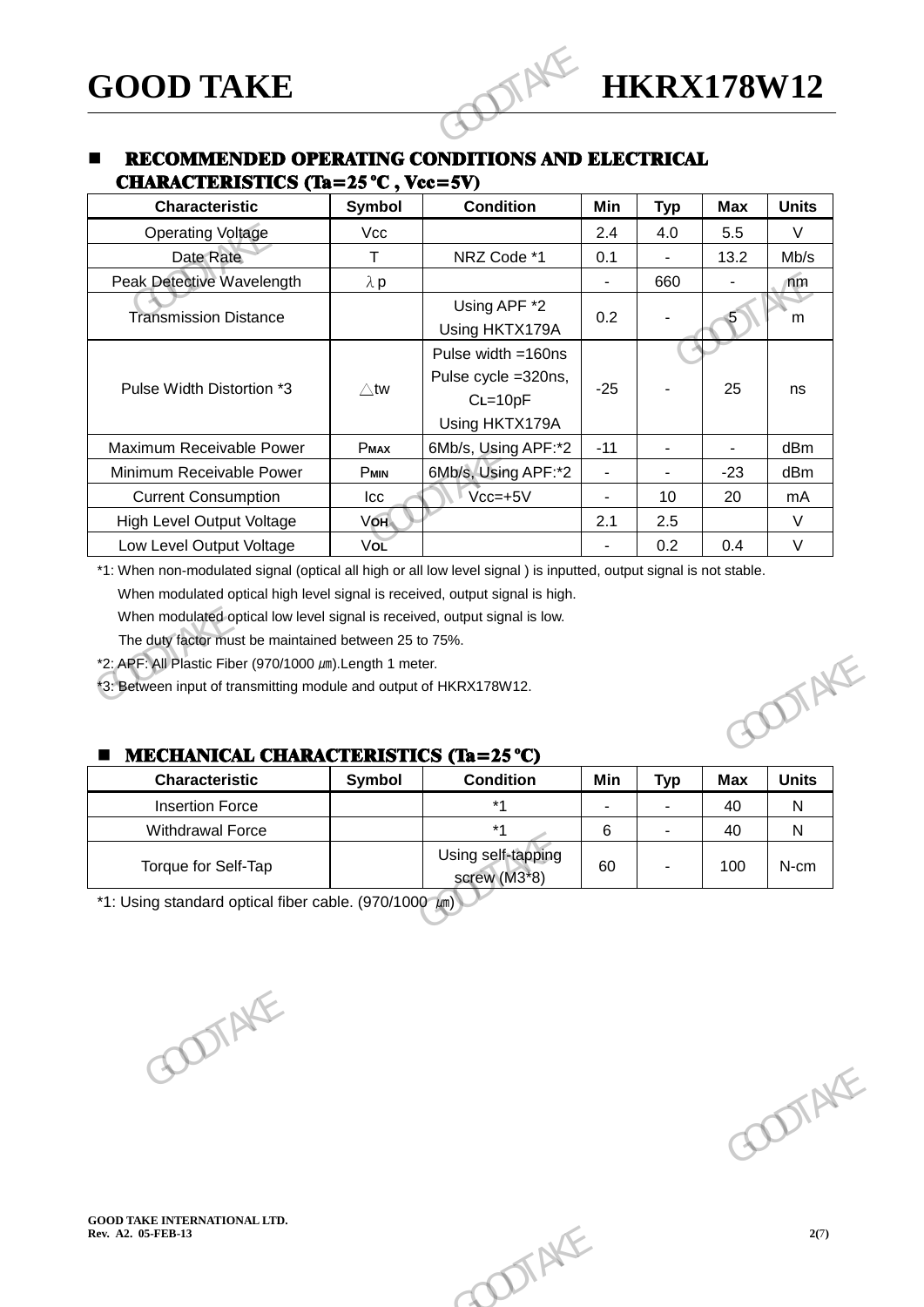-



## **APPLICATION CIRCUIT**



**GOOD TAKE INTERNATIONAL LTD.**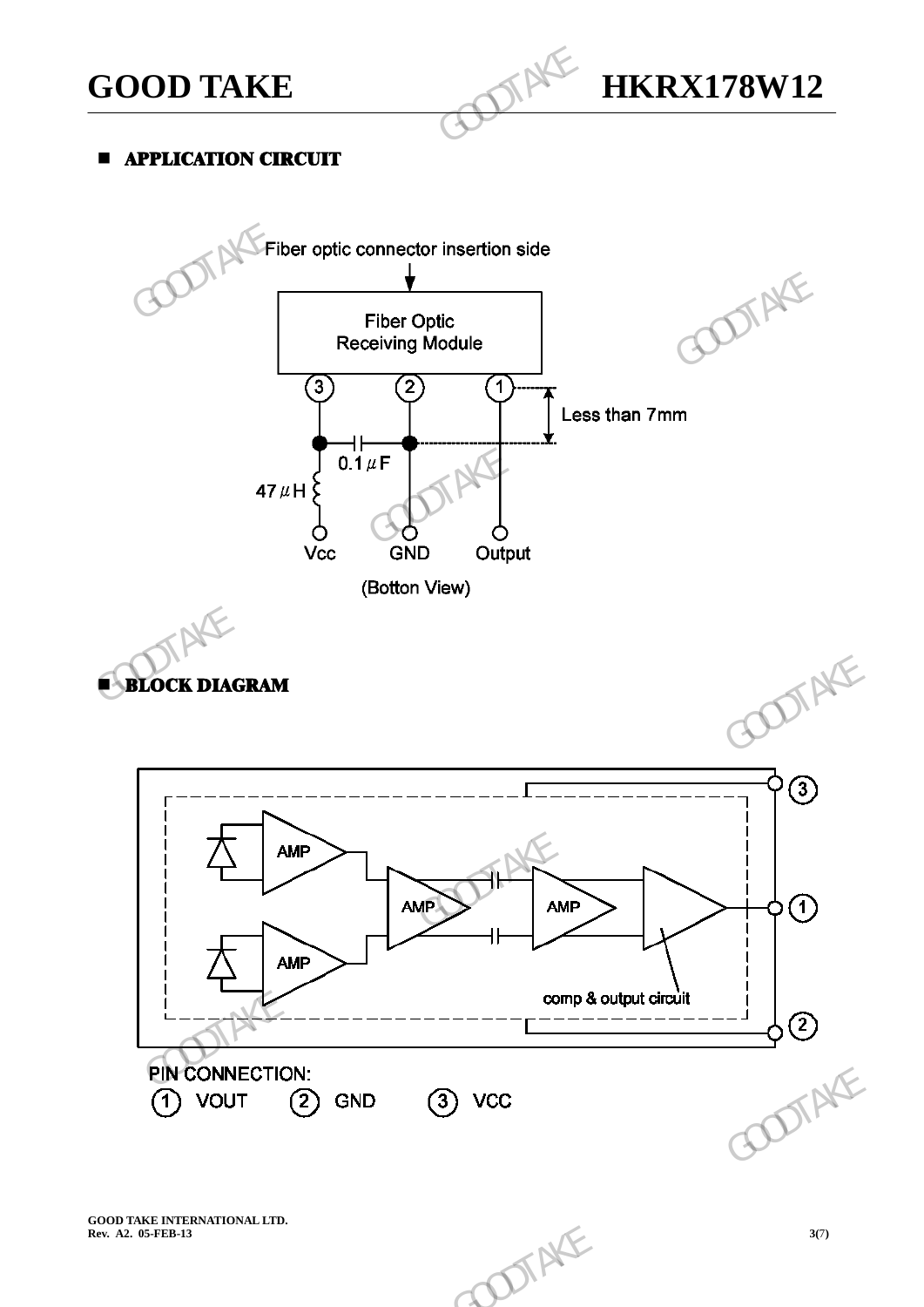

## **E** TEST CIRCUIT

-



|                                                           | ∆tjr                                                                                                                                | $\bigtriangleup$ tjf | TAKE  |
|-----------------------------------------------------------|-------------------------------------------------------------------------------------------------------------------------------------|----------------------|-------|
| <b>COMMENTS</b>                                           |                                                                                                                                     |                      |       |
| No.                                                       | <b>Test Item</b>                                                                                                                    | Symbol               |       |
| $\mathbf{1}$                                              | Low to High Pulse Delay Time                                                                                                        | $t_{PLH}$            |       |
| $\overline{2}$                                            | High to Low Pulse Delay Time                                                                                                        | $t_{\text{PHL}}$     |       |
| $\mathbf{3}$                                              | <b>Pulse Width Distortion</b><br>$\Delta \textnormal{tw} = \textnormal{t}_{\textnormal{PHL}}$ - $\textnormal{t}_{\textnormal{PLH}}$ | $\Delta$ tw          |       |
| $\overline{4}$                                            | High Level Output Voltage                                                                                                           | $V_{OH}$             |       |
| $\overline{5}$                                            | Low Level Output Voltage                                                                                                            | $\rm V_{OL}$         |       |
|                                                           |                                                                                                                                     |                      | DIAKE |
| <b>GOOD TAKE INTERNATIONAL LTD.</b><br>Rev. A2. 05-FEB-13 | DIAKE                                                                                                                               |                      | 4(7)  |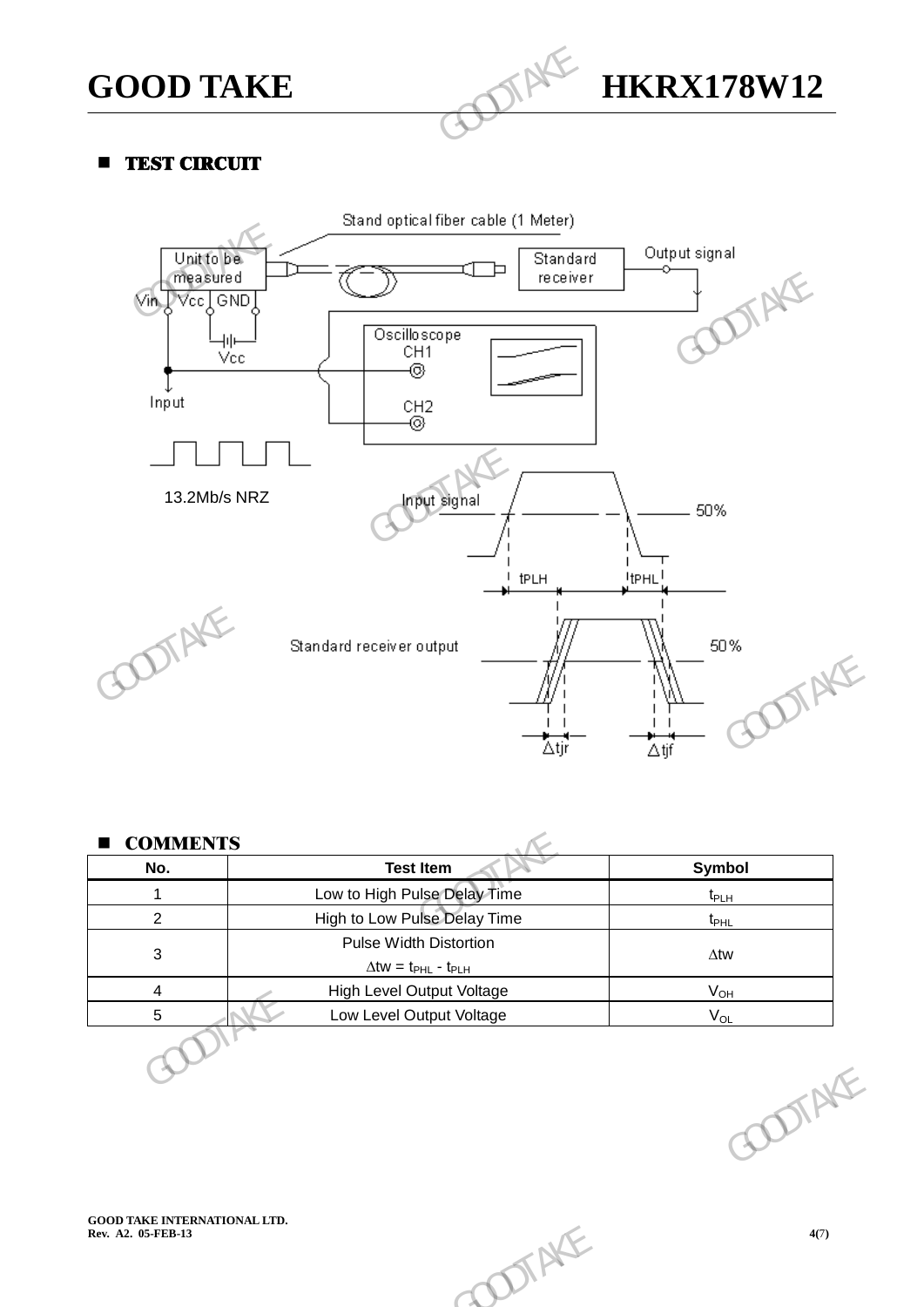

#### $HKNX178W12$

-

OUTLINE DIMENSION Unit: mm



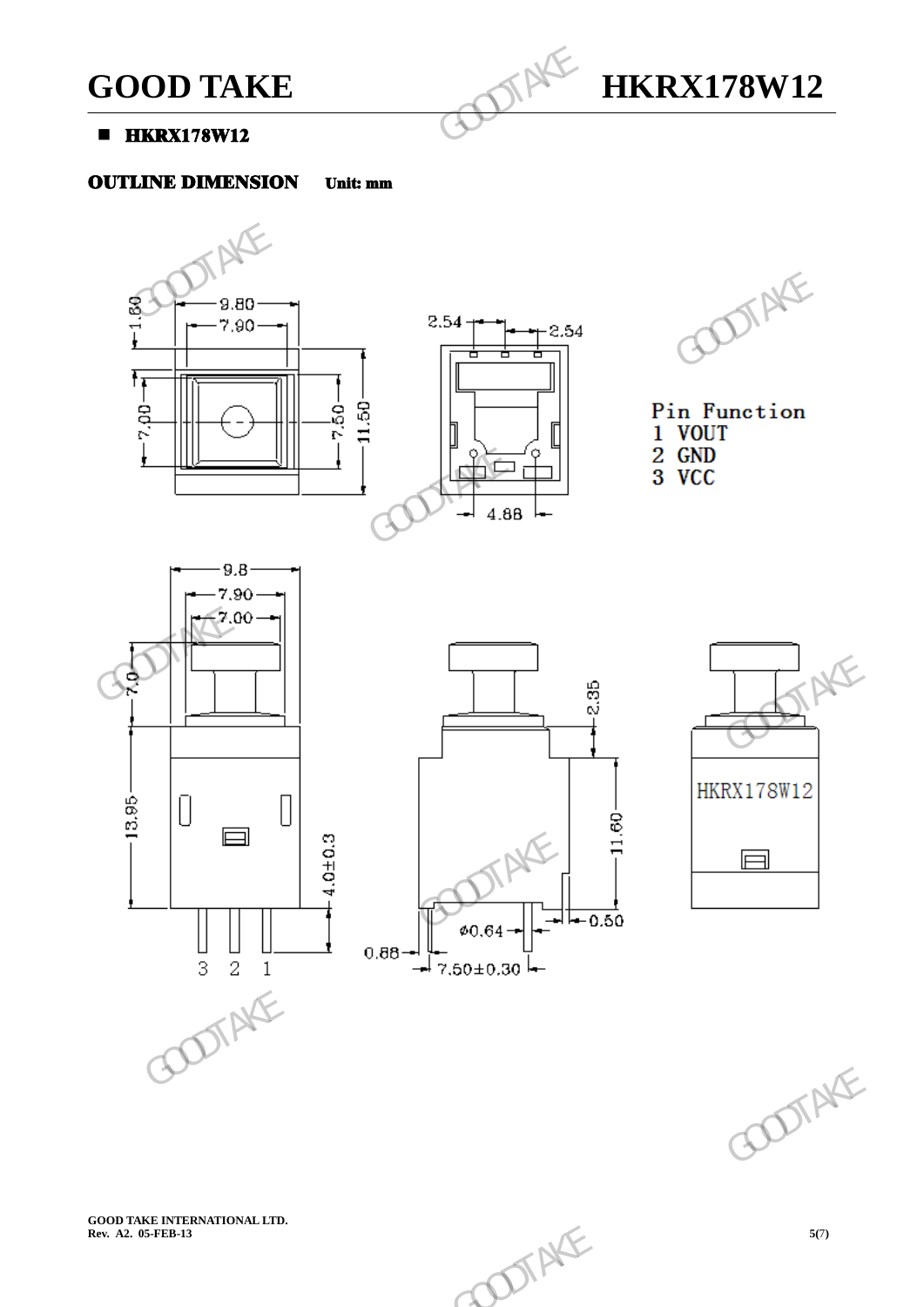-

## GOOD TAKE **HKRX178W12**

### **RECOMMENDED DRILLING AS VIEWED FROM THE SOLDERING FACE**





#### PRECAUTIONS DURING USE

#### **1) Maximum rating**

The maximum ratings are the limit values which must not be exceeded during operating of device. None of these rating value must not be exceeded. If the maximum rating is exceeded, the characteristics of device may never be restored properly. In extreme cases, the device may be permanently damages.

### **2) Soldering**

Optical modules are comprised of internal semiconductor devices. However, in principle, optical modules are optical components. During soldering, ensure that flux dose not contact the emitting surface or detecting surface. Also ensure that proper flux removal is conducted after soldering. Some optical modules come with protective cap. The protective cap is used to avoid malfunction when the optical module is not in use. Note that it is not dust or waterproof.

As mentioned before, optical modules are optical component. Thus, in principle, soldering where there may be flux residue or flux removal after soldering is not recommended. GOOD TAKE recommends that soldering be performed without the optical module mounted on the board. Then, after the board has been cleaned, the optical module should be soldered manually. Do not perform any further cleaning. If the optical module cannot be soldered manually, use non-halogen (chlorine-free) flux and make sure, without cleaning, there is no residue such as chlorine. This is one of the ways to eliminate the effects of flux. In such a case, be sure to check the devices' reliability. **Example 2018**<br>
The propose are comprised of internal semiconductor devices. However, in principle, optical modules are components. During soldering, ensure that flux dose not contact the emitting surface of defecting Also manually. Do not perform any further cleaning. If the optical module<br>on-halogen (chlorine-free) flux and make sure, without cleaning, there is<br>one of the ways to eliminate the effects of flux. In such a case, be sure to<br>on

### **3) Noise resistance**

It is believed that the use of optical transfer devices improve noise resistance. In theory, optical fiber is not affected by noise at all. However, receiving modules which handle signals whose level is extremely small, are susceptible to noise. are susceptible to noise.

#### **4) Vibration and shock**

This module is plastic sealed and has its wire by resin. This structure is relatively resistant to vibration or shock. In actual equipment, there are some cases in which vibration, shock, and stress is applied to soldered

**GOOD TAKE INTERNATIONAL LTD.**